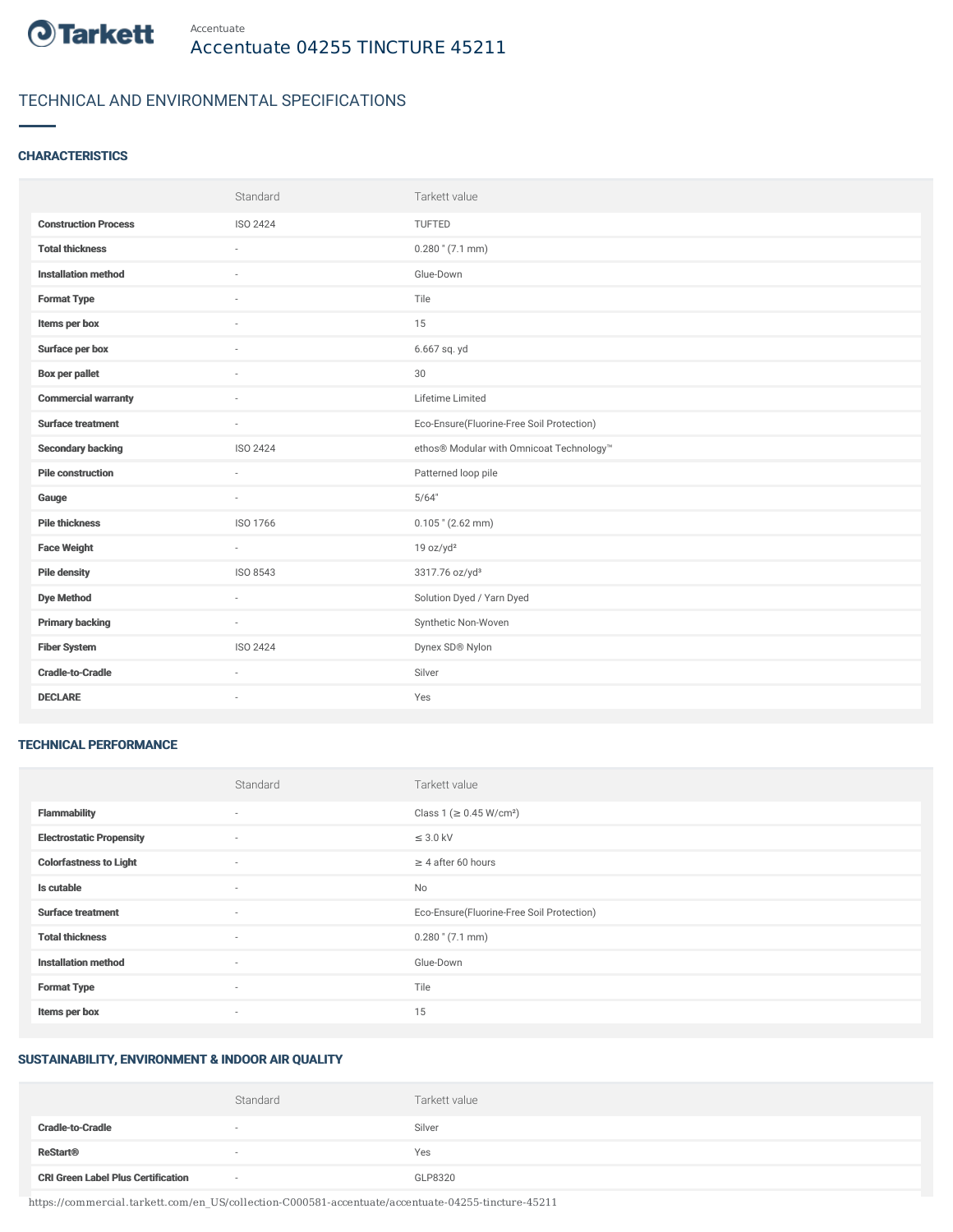

### Accentuate Accentuate 04255 TINCTURE 45211

|                                            | Standard                 | Tarkett value                                                  |
|--------------------------------------------|--------------------------|----------------------------------------------------------------|
| <b>DECLARE</b>                             | $\overline{\phantom{a}}$ | Yes                                                            |
| <b>Recycled Content - Production Waste</b> | $\overline{\phantom{a}}$ | 25 %                                                           |
| <b>Third Party Certification NSF-140</b>   | $\sim$                   | Platinum                                                       |
| <b>Antimicrobial Chemicals</b>             | ۰                        | No antimicrobials (EPA Registered pesticides) added to product |
| <b>Post Consumer recycled content</b>      | $\sim$                   | 37%                                                            |

# CHARACTERISTICS & TECHNICAL PERFORMANCE

|                                 | Standard                 | Tarkett value                             |
|---------------------------------|--------------------------|-------------------------------------------|
| <b>Total thickness</b>          | ASTM F386                | $0.280$ " (7.1 mm)                        |
| <b>Type of product</b>          | ä,                       | <b>Textile Flooring</b>                   |
| Length                          |                          | 24"                                       |
| Width                           | $\sim$                   | $24$ "                                    |
| Pattern                         |                          | Accentuate 04255                          |
| <b>Commercial warranty</b>      |                          | Lifetime Limited                          |
| <b>Flammability</b>             | ASTM E648                | Class 1 (≥ 0.45 W/cm <sup>2</sup> )       |
| <b>Smoke Density</b>            | ASTM E662                | 450 or Less                               |
| <b>Surface treatment</b>        | $\sim$                   | Eco-Ensure(Fluorine-Free Soil Protection) |
| <b>Installation method</b>      | $\sim$                   | Glue-Down                                 |
| Pattern type                    |                          | Geometric                                 |
| <b>Format Type</b>              |                          | Tile                                      |
| <b>Construction</b>             | $\sim$                   | Stratatec <sup>®</sup> Patterned Loop     |
| Soil protection                 |                          | Application Rate: 2% of Face Weight       |
| <b>Pile construction</b>        |                          | Patterned loop pile                       |
| <b>Surface Flammablity</b>      | ×,                       | Meets CAN/CGSB-4.2 No.27.6/DOC FF 1-70    |
| <b>Electrostatic Propensity</b> |                          | $\leq$ 3.0 kV                             |
| Gauge                           | ×,                       | 5/64"                                     |
| <b>Colorfastness to Light</b>   | AATCC 16E                | $\geq 4$ after 60 hours                   |
| <b>Stitches/Rows per Inch</b>   | ä,                       | $10/$ in                                  |
| <b>Pile thickness</b>           | ASTM D5848               | $0.105$ " (2.62 mm)                       |
| Average pile height             | ×,                       | $0.185$ " $(5 \text{ mm})$                |
| <b>Pile density</b>             |                          | 3317.76 oz/yd <sup>3</sup>                |
| <b>Fiber System</b>             |                          | Dynex SD® Nylon                           |
| <b>Dye Method</b>               | ×,                       | Solution Dyed / Yarn Dyed                 |
| <b>Secondary backing</b>        |                          | ethos® Modular with Omnicoat Technology™  |
| <b>Primary backing</b>          | $\overline{\phantom{a}}$ | Synthetic Non-Woven                       |
| Pattern scale                   | $\overline{\phantom{a}}$ | Medium                                    |
| Pattern match                   | i.                       | No                                        |
| Pattern repeat length           |                          | 92.40"                                    |
| Pattern repeat width            | i.                       | 72"                                       |
| Items per box                   | i.                       | 15                                        |